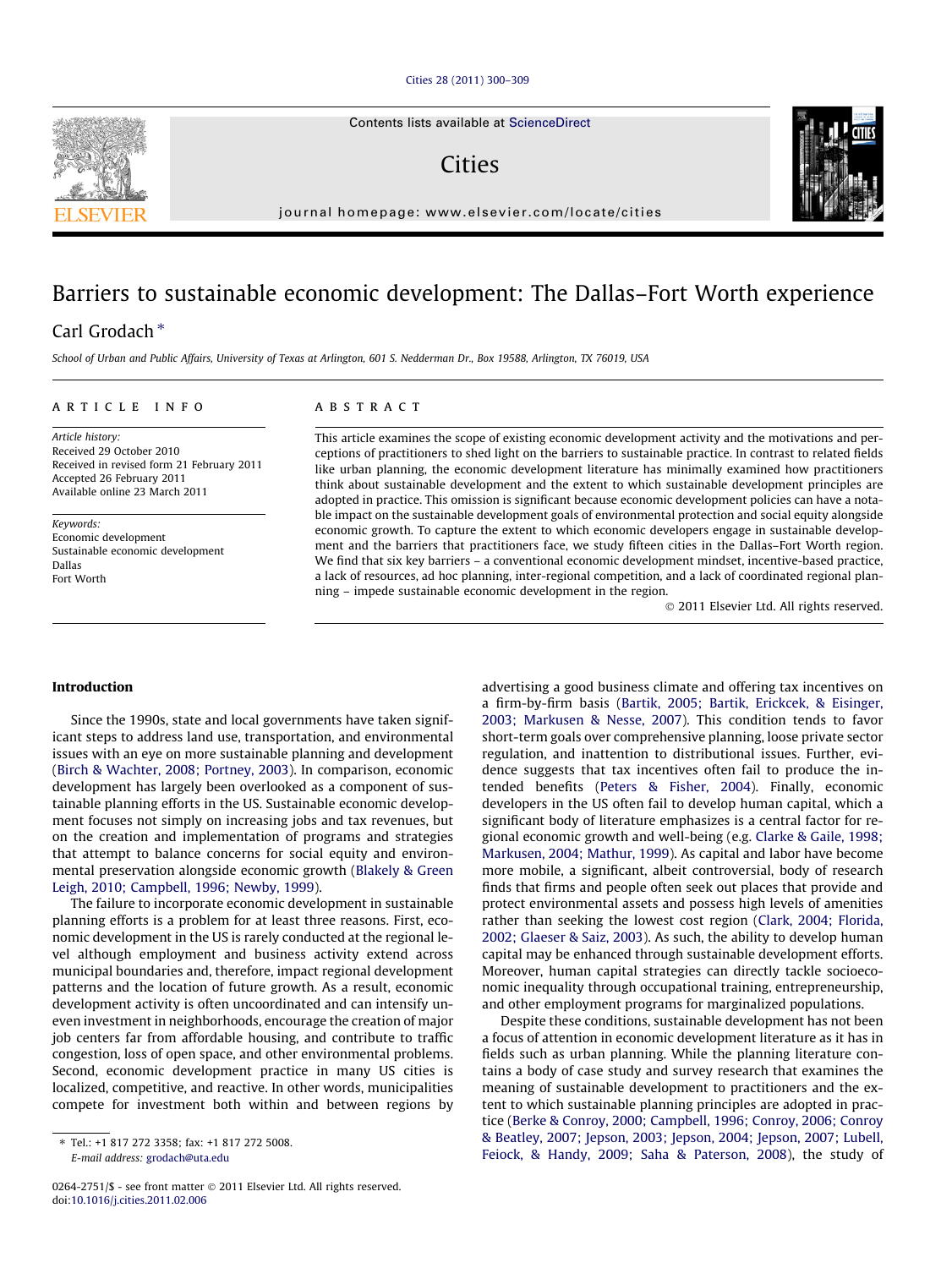economic development in this regard has been minimal. Given this gap, this article addresses the following question: What are the barriers to more sustainable economic development practice?

To address this question, we examine the scope of economic development activity and the motivations and perceptions of economic development officials in fifteen cities in the Dallas–Fort Worth region (DFW). A better understanding of the motivations and perceptions of economic development officials can enhance our ability to identify and deal with barriers to adopting strategies that balance growth, equity, and environmental concerns. We analyze Dallas–Fort Worth because, as [Graff \(2008, p. xxii\)](#page--1-0) emphasizes, ''what is most striking about Dallas is not its difference from other US megalopolises, but rather its exaggeration of features that many contemporary cities share.'' Like many US regions, urban development in DFW since World War II has been built on a foundation of low-density suburban expansion on cheap and abundant land, low housing prices, and the growth of new economy sectors particularly aerospace and electronics manufacturing, telecommunications, and financial services [\(Graff, 2008; Hanson,](#page--1-0) [2003; Hazel, 1997; Walz & Wilson, 2007\)](#page--1-0). While urban growth has historically been governed by business elites with little concern for the environment and social equity and the region continues to promote its ''business climate'' as its ''strongest asset in global competition,'' there is increasing discussion of the negative consequences of this legacy and a consideration of alternative development scenarios [\(Dallas Regional Chamber, 2009, p. 3; Elkin,](#page--1-0) [1987; Graff, 2008; Vision North Texas, 2006\)](#page--1-0). While we recognize that each region presents a unique social, economic, and political context, because DFW is emblematic of many other US regions, this case study may serve to draw out important factors that account for (a lack of) sustainable economic development activity in other similar places.

Below, we review the literature in planning and economic development on sustainable development practice. The following section describes the study area and methodology. The remainder of the article concentrates on the organizations, programs, resources, and perceptions that shape economic development activity in Dallas–Fort Worth and the barriers to sustainable economic development in the region.

#### Literature review

Few researchers have examined how cities define and implement sustainable economic development policy and the barriers toward encouraging more sustainable practice. However, we can take cues from the significant body of research in the field of urban planning that has focused on defining the meaning of sustainable development and its translation particularly in environmental and land use planning practice. One major area of attention is the identification of successful programs in places that lead in sustainable development policy [\(Krizek & Power, 1996; Portney,](#page--1-0) [2003](#page--1-0)). Similarly, others have reviewed and evaluated the extent to which award-winning land use plans actually exhibit sustainable development policies [\(Berke & Conroy, 2000](#page--1-0)). More recent work looks at how planning officials define the concept of sustainability and, in some cases, respond to it, through studies of places not typically thought of as leaders in sustainable development ([Conroy, 2006; Conroy & Beatley, 2007; Lubell et al., 2009\)](#page--1-0).

Additionally, a number of planning scholars have conducted surveys of planning officials in the US ([Conroy & Beatley, 2007;](#page--1-0) [Jepson, 2003; Jepson, 2004; Jepson, 2007; Lubell et al., 2009; Saha](#page--1-0) [& Paterson, 2008](#page--1-0)). This work evaluates planners' participation in sustainable development activities within a range of categories including environmental protection and resource conservation, zoning, transportation, land use, economic development and redevelopment, institutional coordination and administration, and citizen participation. Overall, this literature underscores certain themes: an emphasis on the environmental dimension of sustainable development, varying involvement in and barriers to sustainability across and within regions, and an ad hoc rather than a comprehensive approach to sustainable planning. Jepson examines how planners promote sustainable development policy as well as the barriers to the adoption of such policies. He finds reasonably high levels of activity, particularly in ''mainstream'' policies like neotraditional development and open space zoning, and that low public interest and a low motivation among practitioners (over political or financial capacity) act as impediments to greater involvement in sustainable development [\(Jepson, 2004](#page--1-0), p. 5). In later work, he tentatively argues that stronger mobilization of support organizations can lead to more sustainable development policies [\(Jepson, 2007](#page--1-0)). Conversely, in their examination of the fast-growing Central Valley of California, [Lubell et al. \(2009\)](#page--1-0) find that traditional issues of urban growth including development and population pressures, fiscal capacity, and political alliances are significant barriers to sustainable development. Through a national survey, [Saha and Paterson \(2008\)](#page--1-0) find regional variation in commitment to sustainable development, but overall cities tend to adopt an ad hoc approach to sustainable development activity, often within the confines of traditional planning policies (e.g. water-quality protection, affordable housing). Moreover, most cities emphasize the environmental dimensions of sustainability and generally fail to link sustainable planning initiatives to equitable development outcomes. [Conroy and Beatley's \(2007\)](#page--1-0) review of sustainable planning initiatives in Chicago, Cleveland, and Columbus, Ohio support this observation of piecemeal planning activities. In a somewhat different vein, [Budd, Lovrich, Pierce, and Chamberlain](#page--1-0) [\(2008\)](#page--1-0) argue that the implementation of urban sustainability programs is tied to the local political culture and high levels of social capital in a community.

While these findings are useful, a focus on sustainable economic development is important because, despite similarities to planning, economic developers often deal with objectives, institutions, and constituencies that are distinct from urban planning and its subfields such as land use, transportation, or environmental planning. In the first place, planners work through planning commissions, zoning boards and with government officials, community associations, and land developers. While economic developers may work with these groups as well, much of their work takes place with chambers of commerce, local business organizations, industry councils, and individual firms. Moreover, sustainable planning tends to concentrate on land use and transportation issues. For example, planners may promote multimodal transportation access to reduce traffic congestion and pollution or the development of compact, mixed-use projects and restrictions on the location of new development to conserve natural resources and open space. Sustainable economic development also pays attention to the environmental impacts of development, but prioritizes industry development and job creation through, for example, diversifying the regional economic base, supporting environmentally friendly industries, nurturing local businesses, and the creation of living wage jobs.

Unfortunately, however, work that focuses specifically on how economic developers think about sustainability and the impediments to sustainable development practice is limited. Although not specifically concentrating on economic development, [Jepson](#page--1-0) [\(2003\)](#page--1-0) surveyed members of the American Institute of Certified Planners including those that self-identified as economic developers. He found this sub-group to be the least likely to recognize and engage in sustainable development practice as well as low support overall for sustainable economic development policies. The only work to concentrate specifically on economic development